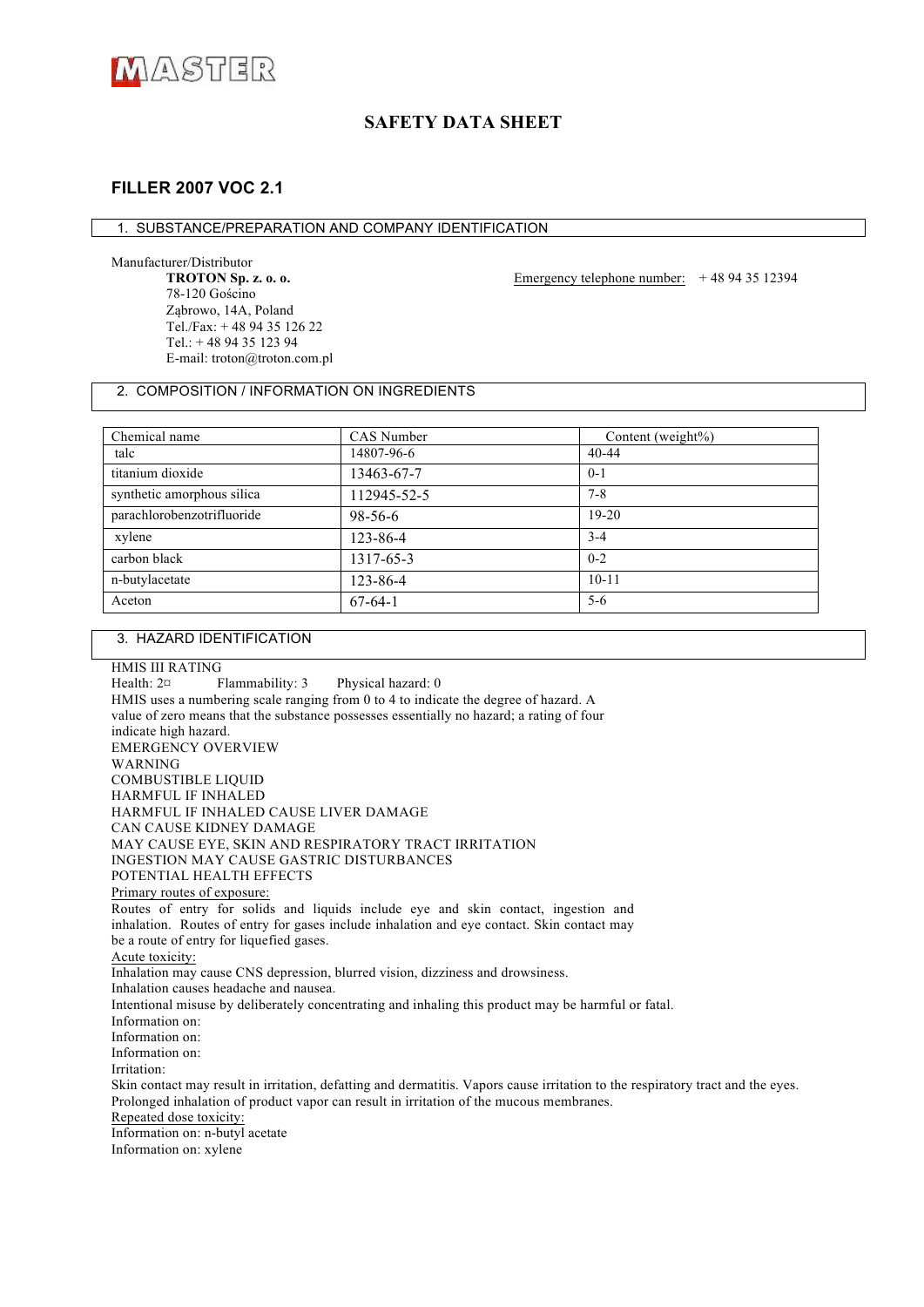

# 4. FIRST-AID MEASURES

#### General advice:

Remove contaminated clothing. Contact the local poison control center.

If inhaled: Keep patient calm, remove to fresh air.

If breathing difficulties develop, aid in breathing and seek immediate medical attention.

If on skin:

Wash affected areas with water for at least 15 minutes. If irritation develops, seek medical attention. If in eyes:

Flush with copious amounts of water for at least 15 minutes. Hold eyelids open to facilitate rinsing. Seek medical attention.

If swallowed:

Rinse mouth and then drink plenty of water.

Do not induce vomiting due to aspiration hazard.

Never induce vomiting or give anything by mouth if the victim is unconscious or having convulsions.

Immediate medical attention is required.

Ingestion may cause irritation of the gastrointestinal tract.

Aspiration may result in chemical pneumonitis, which may be fatal.

# 5. FIRE FIGHTING MEASURES

Flash point: 25.0 °C Lower explosion limit: no data Upper explosion limit: no data Suitable extinguishing media: Dry extinguishing media Carbon dioxide Foam Unsuitable extinguishing media for safety reasons: Water spray Hazards during firefighting: Vapors and/or decomposition products are irritants and/or toxic. If product is heated above decomposition temperatures, acrid smoke and fumes will be released. Protective equipment for firefighting: Firefighters should be equipped with self-contained breathing apparatus and turn-out gear. Further information: Vapors are heavier than air and may accumulate in low areas and travel a considerable distance up to the source of ignition. Flash fire may occur.

Remove product from areas of fire or otherwise cool sealed containers with water in order to avoid pressure build-up due to heat.

Do not flood burning material with water due to potential spreading of fire.

Contain contaminated water/firefighting water. Run-off water from fire may cause pollution. Notify proper authorities.

## 6. ACCIDENTAL RELEASE MEASURES

Personal precautions:

Extinguish sources of ignition nearby and downwind. Wear suitable personal protective clothing and equipment. Ensure adequate ventilation. Avoid prolonged inhalation. Avoid contact with skin and eyes. Environmental precautions:

Do not discharge into drains/surface waters/groundwater. A spill of or in excess of the reportable quantity requires notification to state, local and national emergency authorities. Acutely toxic for aquatic organisms.

Cleanup:

Dike spillage. Place into appropriately labeled waste containers. Spills should be contained, solidified, and placed in suitable containers for disposal.

#### 7. HANDLING AND STORAGE

HANDLING

General advice:

Ensure adequate ventilation.

Do not puncture, drop or slide containers.

Use static lines when mixing and transferring material. Handle and open container with care.

Avoid contact with the skin, eyes and clothing.

WARNING: Empty containers may still contain hazardous residue. Do not apply to hot surfaces.

Proper ventilation and respiratory protection is required when

sanding, flame cutting, welding or brazing coated surfaces.

Protection against fire and explosion:

Use antistatic tools.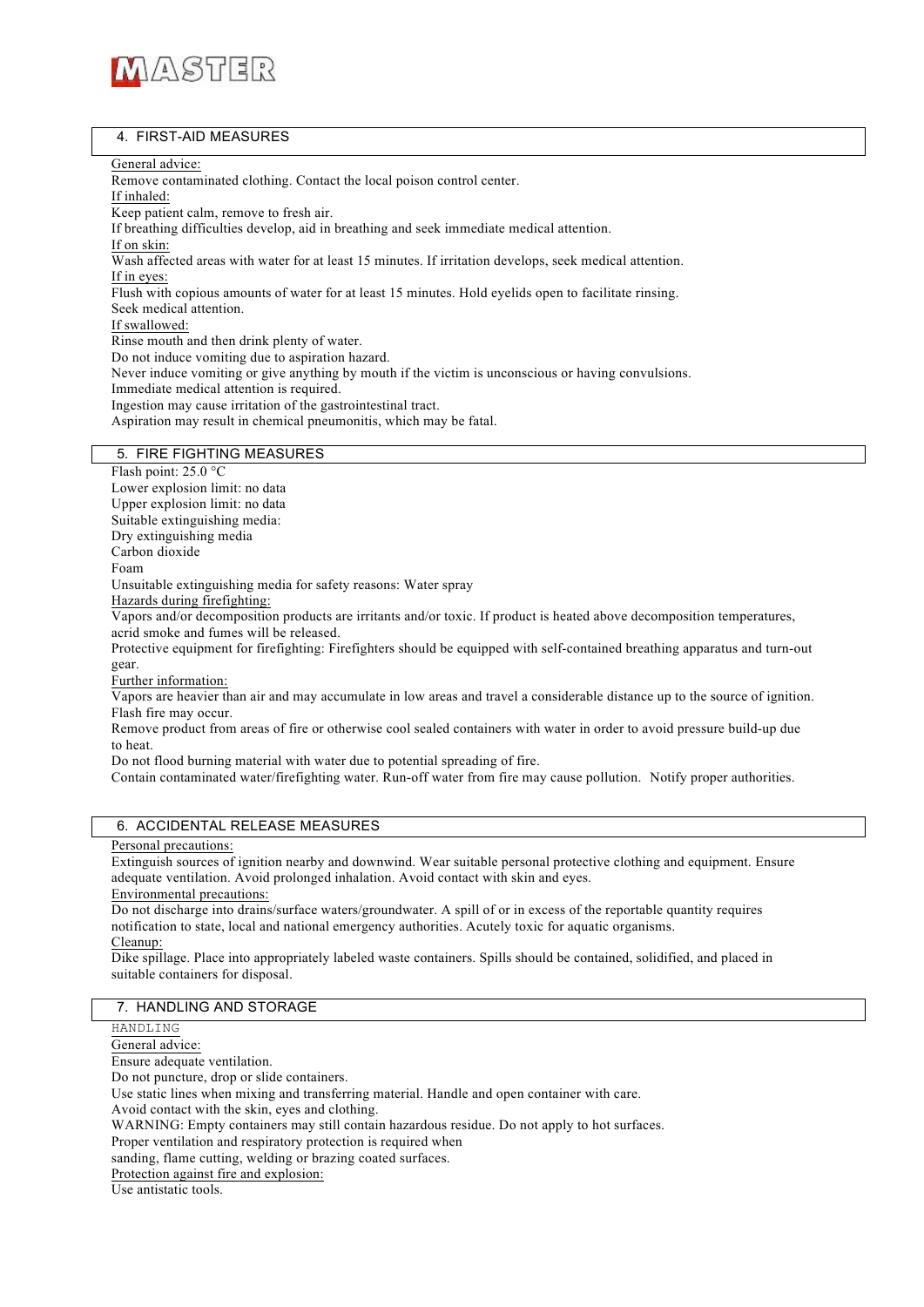

Exhaust fans should be explosion proof. Provide adequate ventilation to remove solvent vapors from lower levels or work areas and to prevent solvent contact with ignition sources. Sealed containers should be protected against heat as this results in pressure build-up. Risk of explosion if heated under confinement. Avoid all sources of ignition: heat, sparks, or open flame. STORAGE General advice: Keep container tightly closed. Protect from direct sunlight. Consult local fire marshal for storage requirements. Storage incompatability: General: Segregate from incompatible substances. Segregate from oxidizing agents. Segregate from strong bases. Segregate from strong acids.

### 8. EXPOSURE CONTROLS AND PERSONAL PROTECTION

# COMPONENTS WITH WORKPLACE CONTROL PARAMETERS See section 2.

PERSONAL PROTECTIVE EQUIPMENT Respiratory protection:

Wear respiratory protection if ventilation is inadequate. Wear NIOSH-certified (or equivalent) organic vapor respirator. Particulate filters should be added during spray operations. Do not exceed the maximum use concentration for the respirator facepiece/cartridge combination. Observe OSHA regulations for respirator use (29 CFR 1910.134).

Hand protection:

Use appropriate chemically resistant gloves as determined by an evaluation of glove performance characteristics and the hazards and potential hazards identified, including but not limited to butyl, natural and synthetic rubber, nitrile, or neoprene.

Eye protection:

Tightly fitting safety goggles (chemical goggles). Wear face shield if splashing hazard exists.

Body protection:

Body protection must be chosen based on activity level and exposure.

General safety and hygiene measures:

Work place should be equipped with a shower and eye wash. Contact lenses should not be worn. Remove contaminated clothing. Contaminated equipment or clothing should be cleaned after each use or disposed of. Hands and/or face should be washed before breaks and at the end of the shift.

### 9. PHYSICAL AND CHEMICAL PROPERTIES

Form: liquid Odour: of xylene Colour: White, Light Grey, Black Boiling range: no data Vapour pressure: no data Density: 1,6 kg/l Vapour density: heavier than air Solids content: approx. 68 % volatiles: approx. 32 %

## 10. STABILITY AND REACTIVITY

Conditions to avoid: Avoid all sources of ignition: heat, sparks or open flames. Avoid electrostatic discharge. Substances to avoid: Strong bases Strong oxidizing agents Strong acids Hazardous reactions: This product is chemically stable. Decomposition products: Carbon monoxide Carbon dioxide No data.

### 11. TOXICOLOGICAL INFORMATION

No data

# 12. ECOLOGICAL INFORMATION

No data

13. DISPOSAL CONSIDERATIONS

Waste disposal of substances: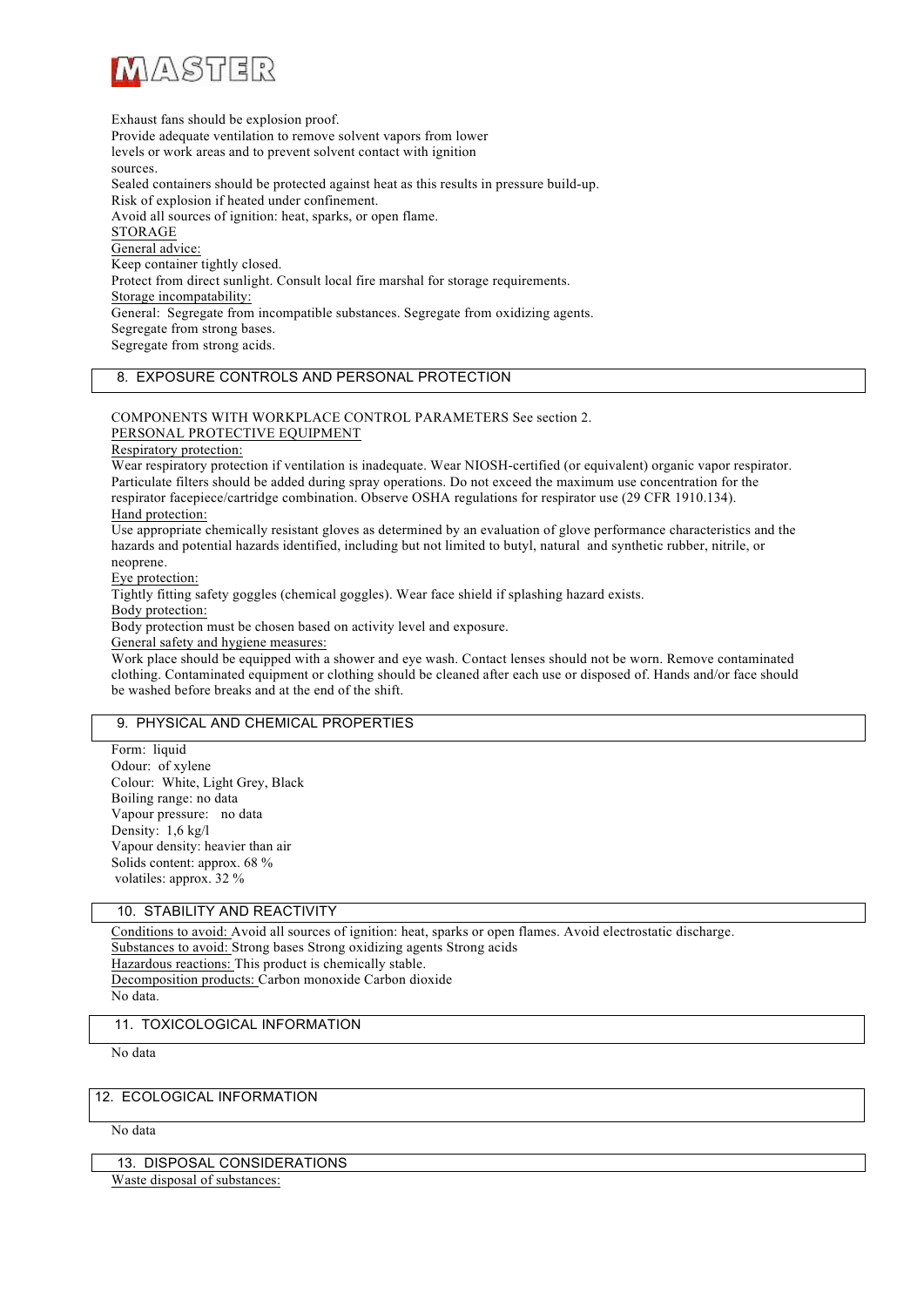

Dispose of in accordance with national, state and local regulations. The use and processing of this product, or addition of other constituents, may cause it to be considered a hazardous waste. It is the waste generators responsibility to determine if a particular waste is hazardous under RCRA.

Do not discharge into drains/surface waters/groundwater. Incinerate or dispose of in a RCRA licensed facility. Do not incinerate closed containers.

Contaminated packaging:

WARNING: Empty containers may still contain hazardous residue. Dispose of in accordance with national, state and local regulations.

#### 14. TRANSPORT INFORMATION

Land transport USDOT Proper shipping name: Paint Hazard class: 3 ID-number: UN 1263 Packing group: III Sea transport IMDG Proper shipping name: Paint Hazard class: 3 ID-number: UN 1263 Packing group: III Air transport

#### IATA/ICAO

Proper shipping name: Paint Hazard class: 3 ID-number: UN 1263 Packing group: III

#### 15. REGULATORY INFORMATION

FEDERAL REGULATIONS TSCA, US released / listed STATE REGULATIONS SARA 313: CAS number Weight% Chemical name 1330-20-7 5,8% xylene 67-64-1 5-6 %acetone 123-86-4 10-11% n-butylacetate State RTK: CAS Number Chemical name 14807-96-6 talc 13463-67-7 titanium dioxide 112945-52-5 synthetic amorphous silica 98-56-6 parachlorobenzotrifluoride 123-86-4 n-butylacetate 1330-20-7 xylene 1317-65-3 calcium carbonate 1333-86-4 carbon black

California Proposition 65 information: WARNING: This product contains a chemical(s) known to the State of California to cause birth defects or other reproductive harm.

#### 16. OTHER INFORMATION

Recommended use: FOR PROFESIONAL USE ONLY.

IMPORTANT: WHILE THE DESCRIPTIONS, DESIGNS, DATA AND INFORMATION CONTAINED HEREIN ARE PRESENTED IN GOOD FAITH AND BELIEVED TO BE ACCURATE , IT IS PROVIDED FOR YOUR GUIDANCE ONLY. BECAUSE MANY FACTORS MAY AFFECT PROCESSING OR APPLICATION/USE, WE RECOMMEND THAT YOU MAKE TESTS TO DETERMINE THE SUITABILITY OF A PRODUCT FOR YOUR PARTICULAR PURPOSE PRIOR TO USE. NO WARRANTIES OF ANY KIND, EITHER EXPRESSED OR IMPLIED, INCLUDING WARRANTIES OF MERCHANTABILITY OR FITNESS FOR A PARTICULAR PURPOSE, ARE MADE REGARDING PRODUCTS DESCRIBED OR DESIGNS, DATA OR INFORMATION SET FORTH, OR THAT THE PRODUCTS, DESIGNS, DATA OR INFORMATION MAY BE USED WITHOUT INFRINGING THE INTELLECTUAL PROPERTY RIGHTS OF OTHERS. IN NO CASE SHALL THE DESCRIPTIONS, INFORMATION,